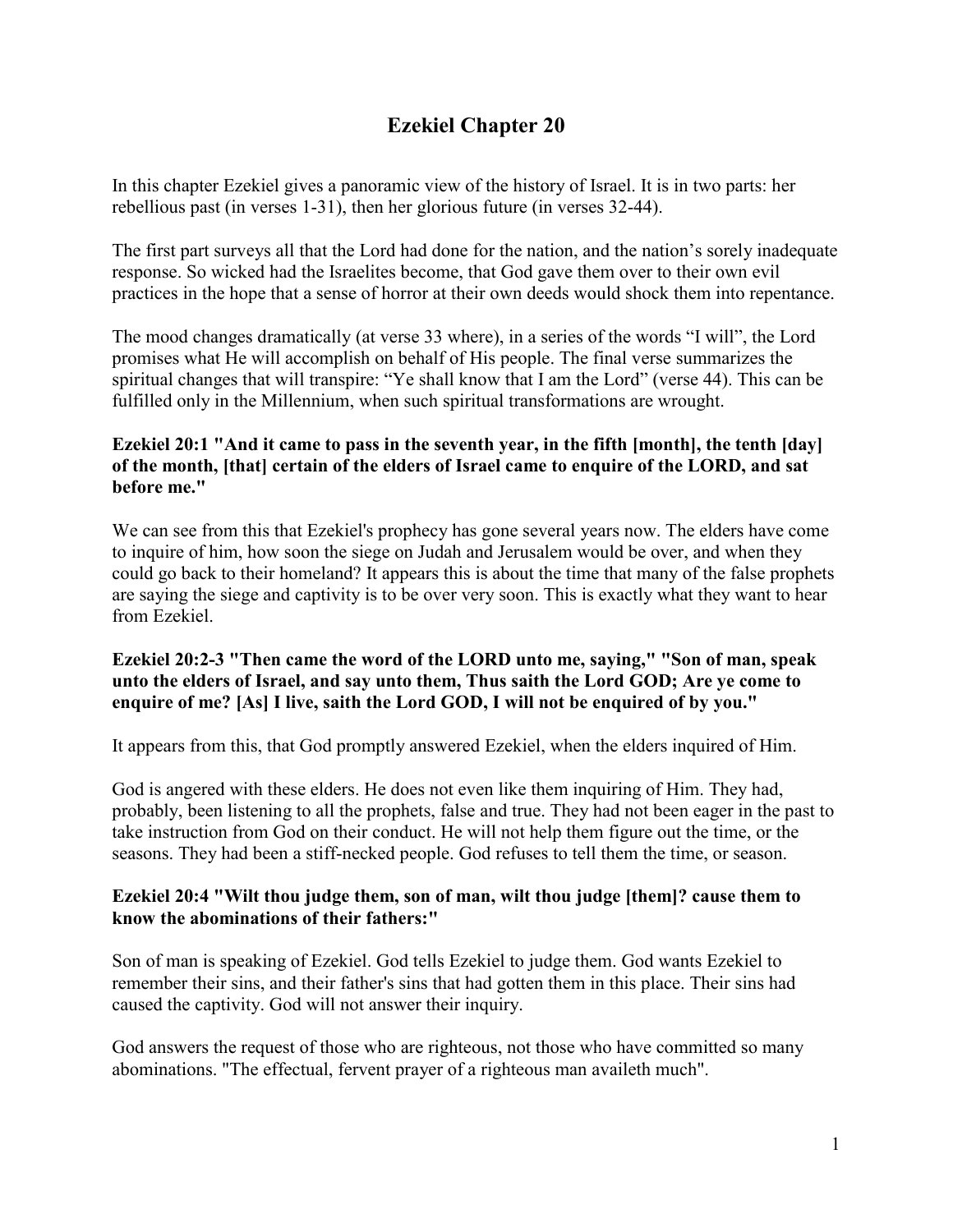#### **Ezekiel 20:5 "And say unto them, Thus saith the Lord GOD; In the day when I chose Israel, and lifted up mine hand unto the seed of the house of Jacob, and made myself known unto them in the land of Egypt, when I lifted up mine hand unto them, saying, I [am] the LORD your God;"**

God reminds them of the bondage in Egypt of about 400 years. He had finally heard their prayers, and brought them out of bondage with the 10 plagues on Egypt. This is the moment that Israel had become a nation. God took the 12 sons of Jacob, and made the nation Israel from them and their families.

# **Ezekiel 20:6 "In the day [that] I lifted up mine hand unto them, to bring them forth of the land of Egypt into a land that I had espied for them, flowing with milk and honey, which [is] the glory of all lands:"**

God reminds them here, that the Promised Land was a land of milk and honey. It was a very desirable land. They did nothing to earn it. God gave it to them and their families.

# **Ezekiel 20:7 "Then said I unto them, Cast ye away every man the abominations of his eyes, and defile not yourselves with the idols of Egypt: I [am] the LORD your God."**

God had promised them, during their wilderness wanderings, if they would worship Him alone and keep His commandments, the Promised Land would be theirs forever. They were not to be like the other countries of the earth, worshipping false gods. They were to be a separate people, who worshipped only the One True God. They were to be an example for the rest of the world. They had been warned from the beginning, that to worship idols would bring a curse upon them.

# **Ezekiel 20:8 "But they rebelled against me, and would not hearken unto me: they did not every man cast away the abominations of their eyes, neither did they forsake the idols of Egypt: then I said, I will pour out my fury upon them, to accomplish my anger against them in the midst of the land of Egypt."**

The idols of Egypt, here, could be speaking of the type of idols the Egyptians worshipped. We do know, they built a golden calf while Moses was on the mountain receiving the 10 commandments. This is the very thing they had been doing just prior to this capture by the Babylonians. They were making idols of silver and gold, which were abominations in the sight of God.

Sometimes, Egypt speaks of the world, instead of the literal nation of Egypt. It matters not, where this was.

They disobeyed God. Perhaps during the 400 years of captivity, they had taken up the Egyptian false gods. We do know that the 10 plagues showed the world that false gods of all kinds have no power in the face of Almighty God. God defamed them all.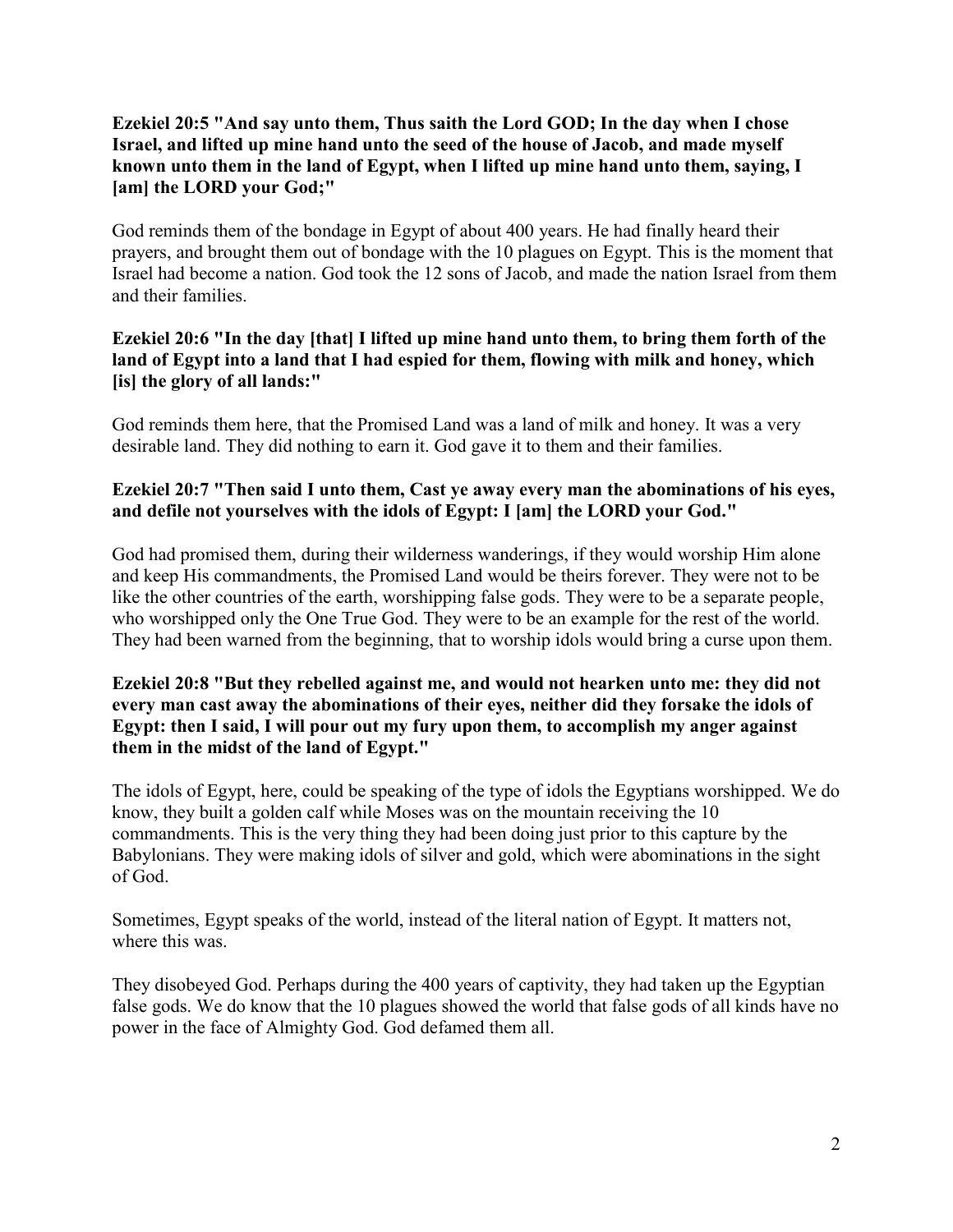# **Ezekiel 20:9 "But I wrought for my name's sake, that it should not be polluted before the heathen, among whom they [were], in whose sight I made myself known unto them, in bringing them forth out of the land of Egypt."**

As much as for the Israelites sake, God brought them out of Egypt for the world to know He is God. All of the nations around were amazed at the 10 plagues. Even the Egyptian's believed that Almighty God was God, after the plagues. They knew their idols had no power against God. Many nations knew of the Red Sea parting, and the death of the Egyptians in the Red Sea.

# **Ezekiel 20:10 "Wherefore I caused them to go forth out of the land of Egypt, and brought them into the wilderness."**

The wilderness wanderings should have taken just a very short time. It was extended, because God was trying to prepare His people. During their wanderings, He gave them His law. Their lack of faith had to be dealt with, before He could allow them to take over the Promised Land. He taught them of His special care of them, when He rained Manna from heaven for them to eat. The wilderness wanderings were necessary to get the ways of Egypt out of them.

#### **Ezekiel 20:11 "And I gave them my statutes, and showed them my judgments, which [if] a man do, he shall even live in them."**

This is speaking, not only of the Ten Commandments, but of the ordinances that would help them live productive lives. They did not have to have civil laws. They were covered in the ordinances God had given them while they were in the wilderness.

# **Ezekiel 20:12 "Moreover also I gave them my sabbaths, to be a sign between me and them, that they might know that I [am] the LORD that sanctify them."**

The Sabbath was a special sign for them from God. This was a witness to them, and the rest of the world, of their special relationship with God. "Sanctify" means to set apart or set aside for God's purpose.

#### **Ezekiel 20:13 "But the house of Israel rebelled against me in the wilderness: they walked not in my statutes, and they despised my judgments, which [if] a man do, he shall even live in them; and my sabbaths they greatly polluted: then I said, I would pour out my fury upon them in the wilderness, to consume them."**

They were a rebellious house. They polluted the Sabbath, but this probably, includes other sins like the making of the golden calf. They did not like the ordinances. They thought of the sacrifices as obligation, and did not do them for love of God, but because of obligation. Their hearts were far from God. They went through the motion of worship, but did not really love and reverence God.

#### **Ezekiel 20:14 "But I wrought for my name's sake, that it should not be polluted before the heathen, in whose sight I brought them out."**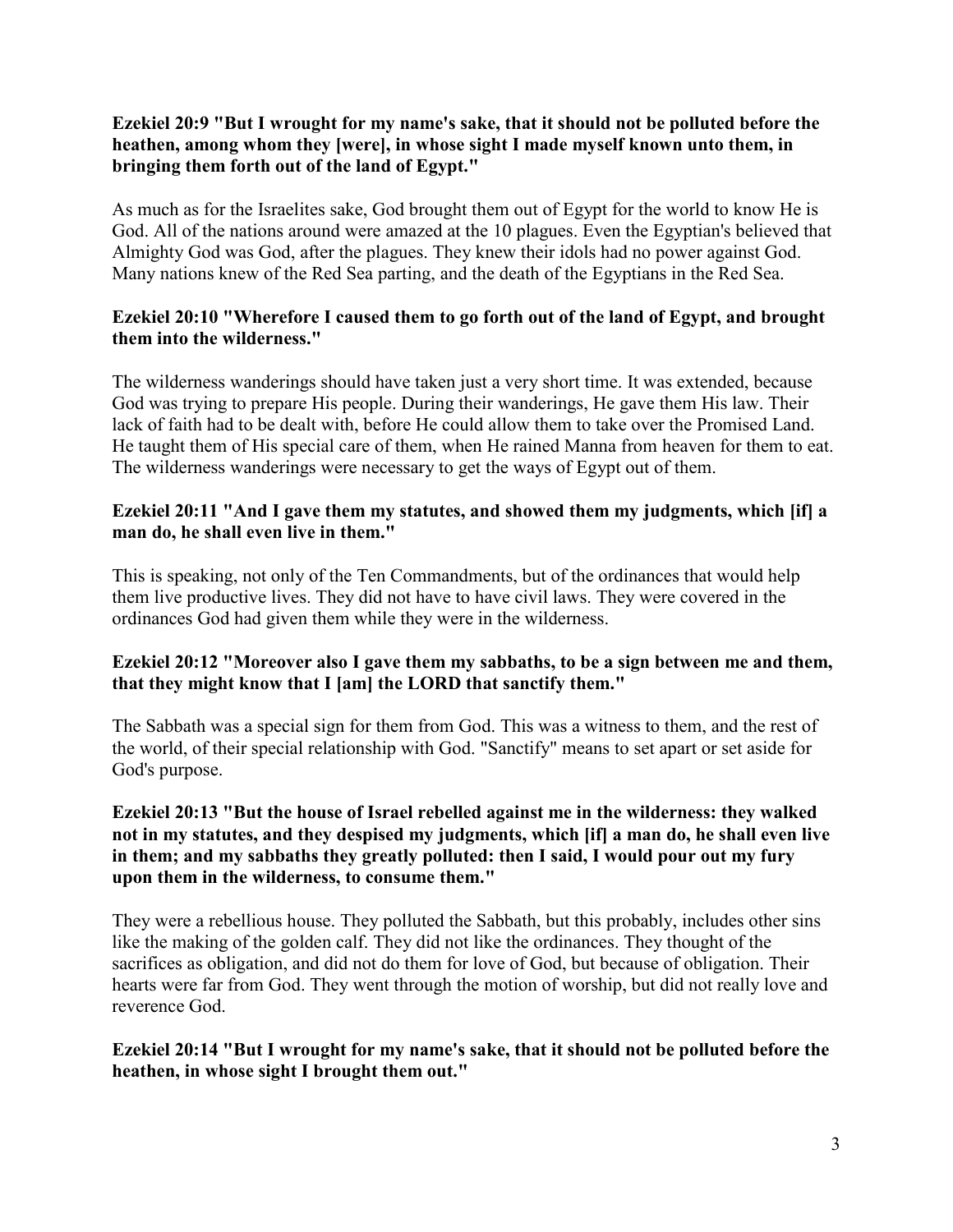When Moses begged for their lives on the mountain, one of the reasons he gave God for not destroying them, was that the heathen would see it. God saved them for Him a family, but He, also, saved them as a sign to the heathen.

# **Ezekiel 20:15 "Yet also I lifted up my hand unto them in the wilderness, that I would not bring them into the land which I had given [them], flowing with milk and honey, which [is] the glory of all lands;"**

God delayed their entering the Promised Land, because of their unfaithfulness.

#### **Ezekiel 20:16 "Because they despised my judgments, and walked not in my statutes, but polluted my sabbaths: for their heart went after their idols."**

Outwardly, they had given up their idols, but in their hearts, they were far away from God. At every little problem that arose, they would express desire to be back in Egypt. The Sabbath was partially made for them to have a day of rest, but they did not see that. They thought of God as a taskmaster.

#### **Ezekiel 20:17 "Nevertheless mine eye spared them from destroying them, neither did I make an end of them in the wilderness."**

God let them wander, until the disobedient died off and gave the Promised Land to their children. He kept them alive in their children.

# **Ezekiel 20:18 "But I said unto their children in the wilderness, Walk ye not in the statutes of your fathers, neither observe their judgments, nor defile yourselves with their idols:"**

God started with this group, because they did not have the memories of Egypt. They learned the ways of God in the wilderness, and lived by His ordinances.

# **Ezekiel 20:19 "I [am] the LORD your God; walk in my statutes, and keep my judgments, and do them;"**

The best reason of all for keeping the statutes and judgments is right here. He is the LORD your God.

# **Ezekiel 20:20 "And hallow my sabbaths; and they shall be a sign between me and you, that ye may know that I [am] the LORD your God."**

The Sabbath was a sign that set them aside as the people of God's law.

Christians observing the First day of the week, instead of the seventh, shows the new covenant of grace. We are practicing firstfruits when we worship on Sunday.

# **Ezekiel 20:21 "Notwithstanding the children rebelled against me: they walked not in my statutes, neither kept my judgments to do them, which [if] a man do, he shall even live in**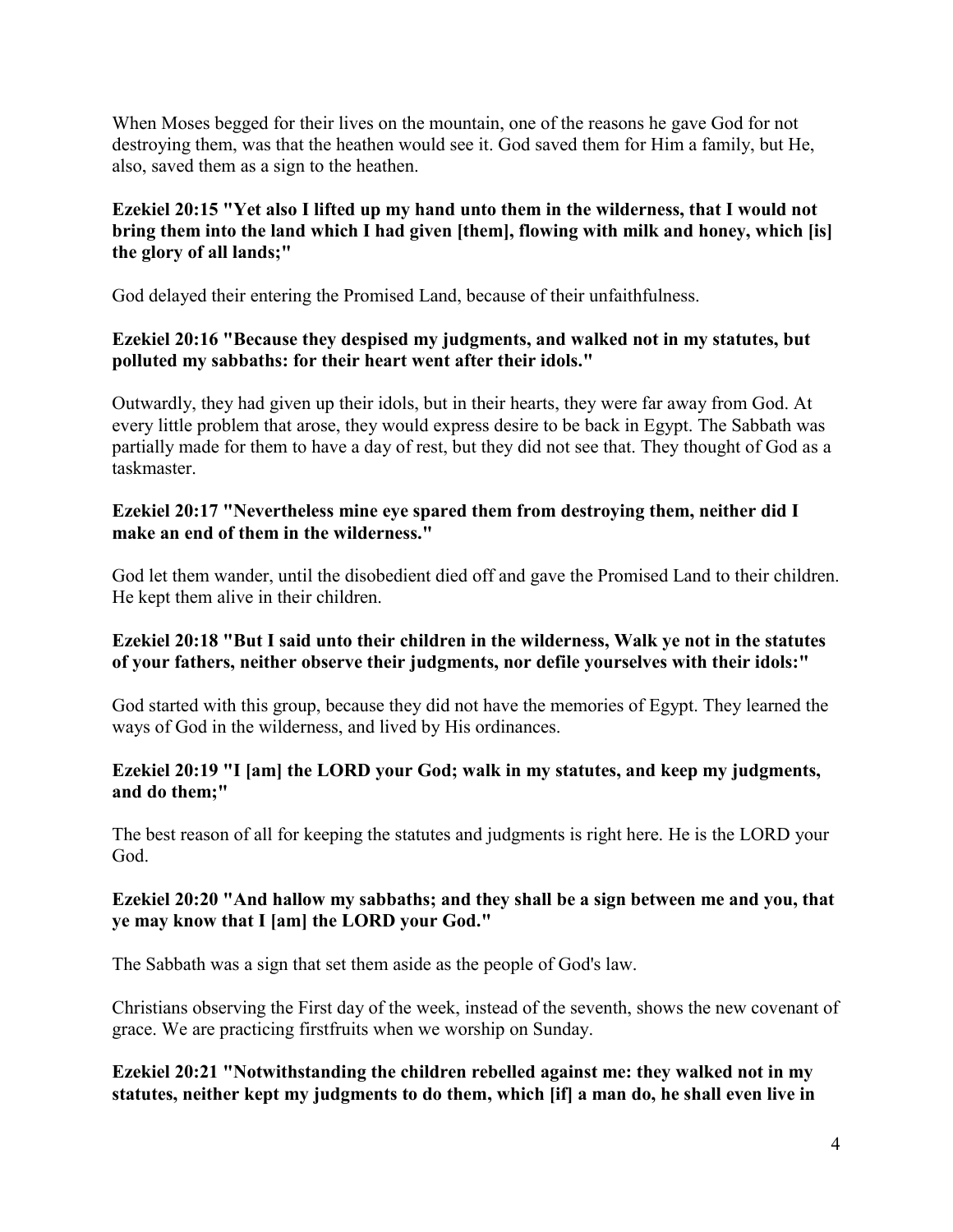#### **them; they polluted my sabbaths: then I said, I would pour out my fury upon them, to accomplish my anger against them in the wilderness."**

It seems that each generation of these Israelites rebel against God, and follow after the idols of Egypt. Some of this happens, because they intermarried with the world. They pick up the ways of the world from these marriages.

From this we see also, that their fathers had worshipped false gods in front of them, and they had picked up the false gods of their fathers.

#### **Ezekiel 20:22 "Nevertheless I withdrew mine hand, and wrought for my name's sake, that it should not be polluted in the sight of the heathen, in whose sight I brought them forth."**

God will not destroy them, because they are an example to the heathen.

In this particular instance, God saves them for the benefit of the heathen who had been watching.

#### **Ezekiel 20:23 "I lifted up mine hand unto them also in the wilderness, that I would scatter them among the heathen, and disperse them through the countries;"**

One of the punishments God does is to disperse them from time to time, as He did these into Babylon and the countries around them.

# **Ezekiel 20:24 "Because they had not executed my judgments, but had despised my statutes, and had polluted my sabbaths, and their eyes were after their fathers' idols."**

The sins, from the beginning, were the same as they were in Ezekiel's time. They were a rebellious house from the beginning. They did not have respect for God, or His Sabbaths. The worst thing of all was their worship of idols. The very first Commandment forbids the worship of false gods.

#### **Ezekiel 20:25-26 "Wherefore I gave them also statutes [that were] not good, and judgments whereby they should not live;" "And I polluted them in their own gifts, in that they caused to pass through [the fire] all that openeth the womb, that I might make them desolate, to the end that they might know that I [am] the LORD."**

God allowed the Jews to live in sin. Like all human beings, the story of the Jews is one long history of rebellion.

Ezekiel believed the law of God to be holy and just, as it really was. Perhaps this is saying, because of their idolatry, they could not live under God's law. They had broken covenant with God, when they went to false gods. The penalty for this is death.

# **Ezekiel Chapter 20 Questions**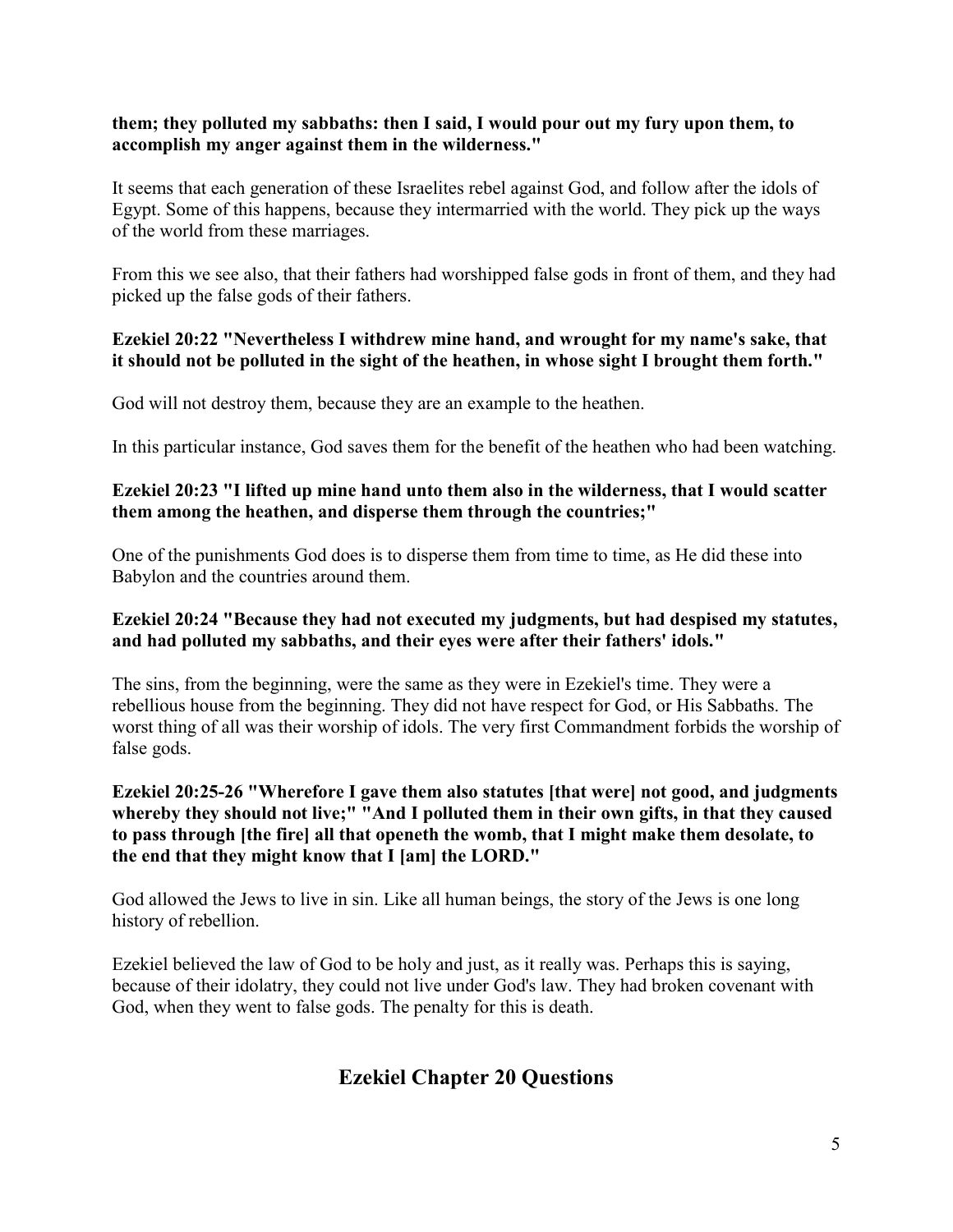- 1. When was this prophecy given?
- 2. Who had inquired of God in front of Ezekiel?
- 3. What were they wanting to know?
- 4. Who did God promptly answer?
- 5. What does God call Ezekiel in verse 3?
- 6. Why is God angry with the elders?
- 7. Who is to judge the elders?
- 8. What is Ezekiel to remember in his judgment?
- 9. The effectual fervent prayer of a man availeth much.
- 10. How far back does this Word of God go?
- 11. How had God brought them out of Egypt?
- 12. What kind of land was the Promised Land?
- 13. How were they to be different from the rest of the world?
- 14. The worship of idols brings a
- 15. What terrible false god did they make, while Moses was on the mountain receiving the 10 commandments?
- 16. What was the purpose of the 10 plagues on Egypt?
- 17. Even the believed Almighty God is God, after the ten plagues.
- 18. What were many nations aware of on their journey to the Promised Land?
- 19. Why did God extend the time of the wilderness wanderings.
- 20. What one miracle, in the wilderness, should have shown them of His special care for them?
- 21. What, besides the 10 commandments, are covered in the statutes and judgments of verse 11?
- 22. What was the Sabbath a witness of, to the rest of the world?
- 23. They thought of the sacrifices as an  $\qquad \qquad$ , and did not do them for love of God.
- 24. What was one of the reasons Moses gave to God for not destroying them?
- 25. Why had God delayed their entering the Promised Land?